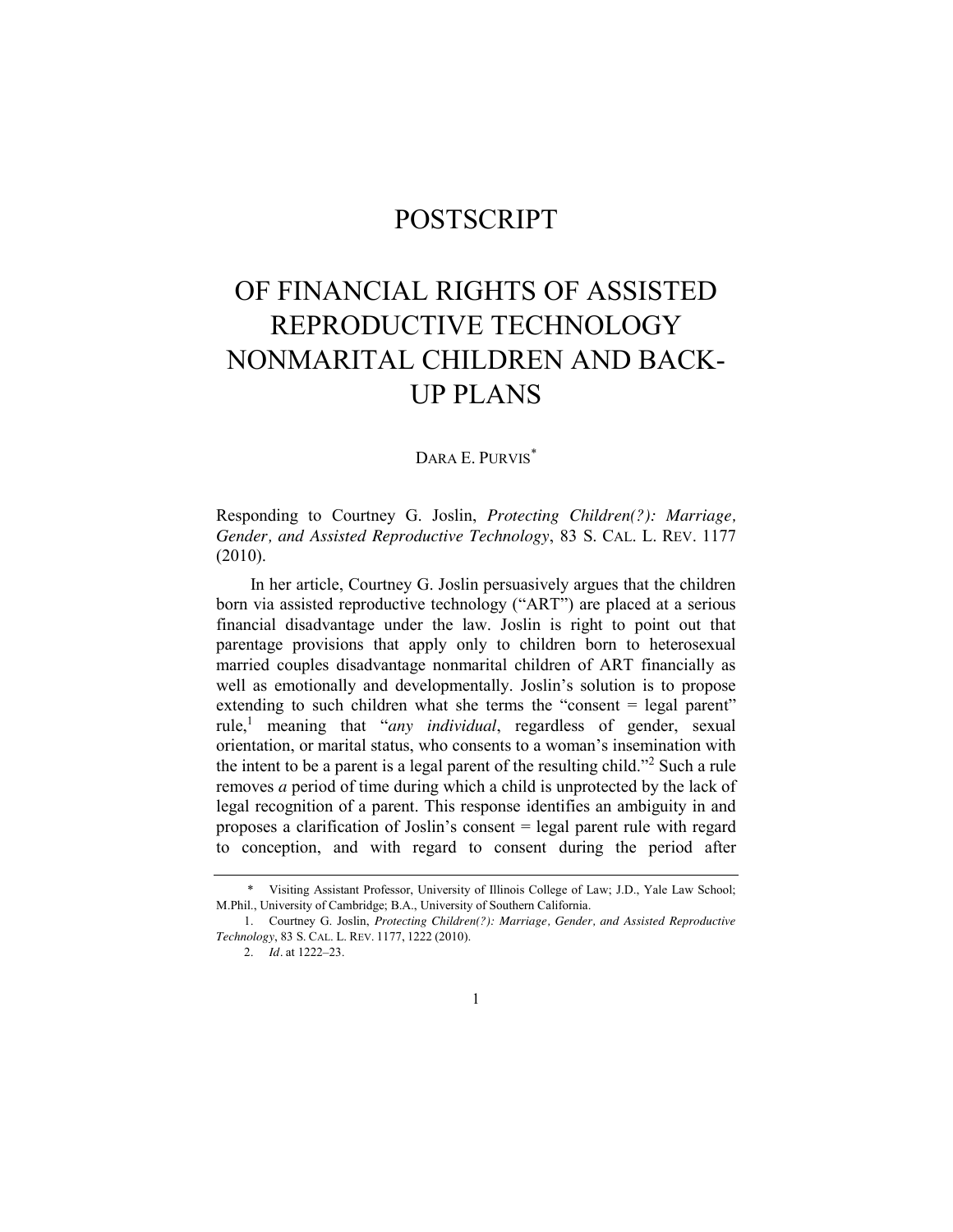conception and before birth.

In her article, Joslin discusses a New Jersey case in which a lesbian couple had a child together, but before the adoption of the child by the nonbirth mother was complete, the birth mother suddenly died.<sup>3</sup> Because the adoption had not been finalized, the child was found to be ineligible to receive Social Security survivor benefits.<sup>4</sup> Joslin thus identifies an important gap in the protection of a child's financial well-being that is given less attention when the focus is on the child's emotional health. Doctrines such as de facto or psychological parenthood focus on the relationships that develop in a child's early years and seek to give legal standing—even to the level of parenthood—to those individuals who are constant, supportive presences in a child's life serving in the role of parent, even if they are not biologically or otherwise legally related to the child.<sup>5</sup> The problem solved by de facto parenthood is, therefore, that a person functioning as a parent, with attendant psychological and emotional importance to the child, might not have any protected rights vis-à-vis the child. If the boyfriend of the biological mother has raised a child from birth, it is not necessarily in the best interests of the child to treat the boyfriend as a legal stranger and allow the mother to terminate all visitation rights if she and the boyfriend break up. The solution is thus to grant the boyfriend rights as though he were the biological parent of the child in order to give legal protection to a relationship that benefits the child.

For obvious reasons, de facto parenthood does not bear on parental rights vis-à-vis a child who has not yet been born.<sup>6</sup> But as Joslin points out, the financial consequences of parental rights established long before any de facto parental relationship could be created can be significant.<sup>7</sup> Prior to an actual parental relationship developing, financial rights accrue to the child of heterosexual, married parents. For children produced using ART whose parents are unmarried, those same financial rights have to be carefully replicated—to the extent possible—after the child's birth. There is thus a period of time in between conception through to the recreation of parental financial rights when such children are disadvantaged by the law in a way that children of marital relationships are not. Joslin's consent = legal parent rule aims, among other things, to cover this gap.

Joslin's rule addresses some of the most perplexing factual problems

<sup>3.</sup> *Id.* at 1214.

<sup>4.</sup> *Id.*

<sup>5.</sup> *See id.* at 1199–1200.

<sup>6.</sup> *See id.* at 1201–02.

<sup>7.</sup> *Id.* at 1203–04.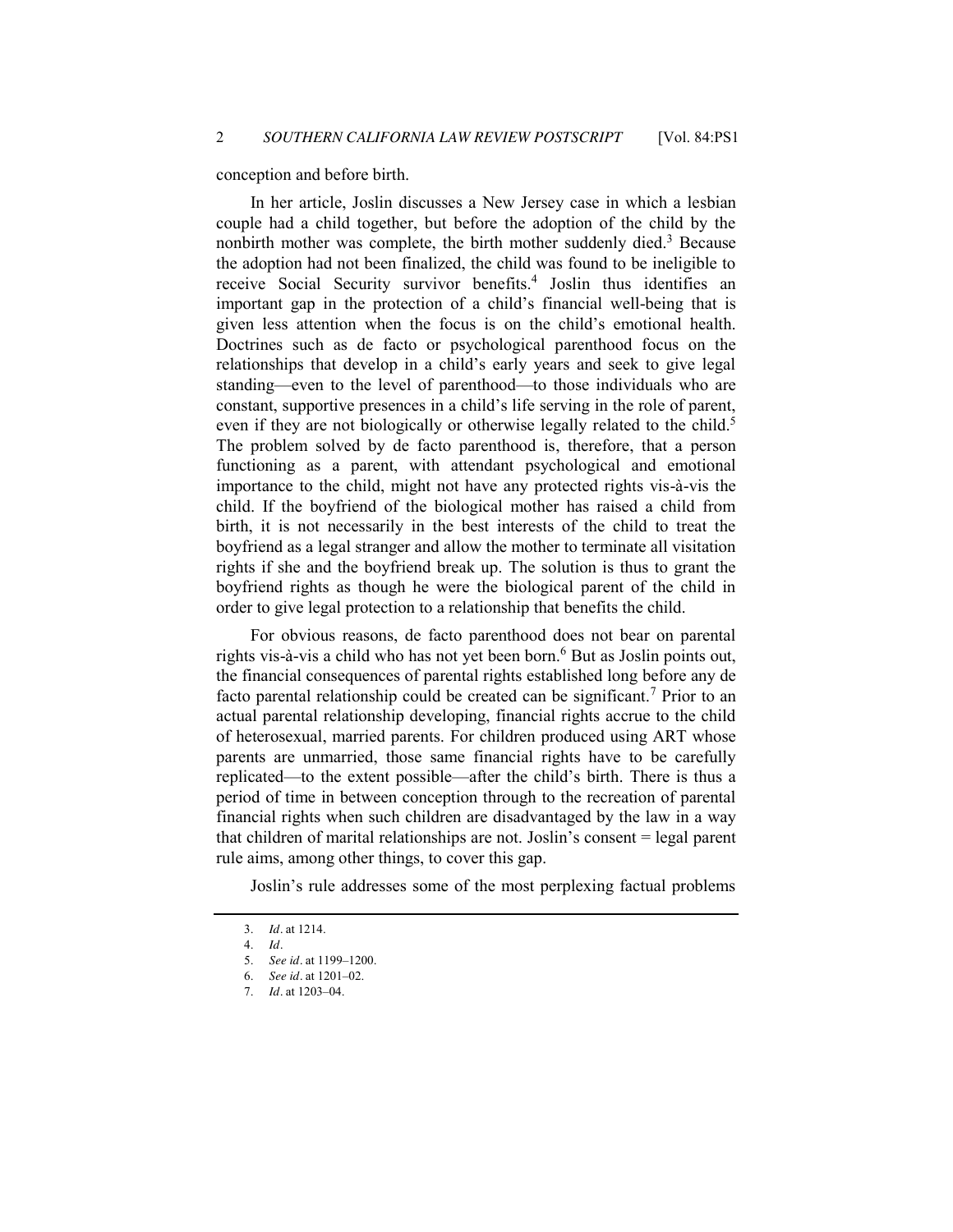that arise in the context of ART: when something breaks down in the intended parenting relationship during the course of pregnancy.<sup>8</sup> Sometimes the breakdown is the death of one intended parent, but all the messiness of human relationships may also come into play. For example, in the case *In re Marriage of Buzzanca*, a married couple, John and Luanne Buzzanca contracted a surrogate to carry a child biologically unrelated to either of them, and then began divorce proceedings during the surrogate's pregnancy.<sup>9</sup> Furthermore, in the divorce petitions, John and Luanne disagreed as to whether there were any children of the marriage. <sup>10</sup> John asserted that there were none, and convinced the trial court of his logic that because Luanne was neither the biological or gestational mother, nor had she adopted the child—obviously, because the child was not yet born— Luanne was not the legal mother, and thus he could not be deemed the legal father or be liable for any child support.<sup>11</sup> In another example from as early as 1977, a New Jersey court dealt with a case in which an unmarried woman artificially inseminated herself with her boyfriend's sperm at home, explaining that although they were contemplating marriage and she wanted to have a child with him, she did not want to have sexual intercourse with him before marriage.<sup>12</sup> Three months into the resulting pregnancy, the two broke up, and the mother opposed any parental rights being recognized in the ex-boyfriend. $13$ 

Complicating the picture even further, given the advances in the storage of embryos that remain viable, the time between conception (as defined by sperm and egg creating an embryo) and birth could be a period much longer than the typical nine months of pregnancy, lengthening the period of time when things might go amiss as to the intended parents. Indeed, Washington courts were faced with precisely this problem in 2002. Becky and David Litowitz engaged a surrogate mother to bear the child produced by the in vitro fertilization of a donated egg with David's sperm.<sup>14</sup> Five "preembryos" were created, but only three were implanted in the surrogate.<sup>15</sup> The remaining two preembryos were cryopreserved and

<span id="page-2-0"></span><sup>8.</sup> *See id.* at 1222–23.

<sup>9</sup>*. In re* Marriage of Buzzanca, 72 Cal. Rptr. 2d 280, 282 (Ct. App. 1998).

<sup>10.</sup> *Id.*

<sup>11.</sup> *Id.* at 282–83. The appellate court found that Luanne Buzzanca was the lawful mother of the child, declared John Buzzanca the legal father, and remanded for a determination of child support. *Id.* at 293–94.

<sup>12.</sup> C.M. v. C.C., 377 A.2d 821, 821 (N.J. Juv. & Dom. Rel. Ct. 1977).

<sup>13</sup>*. See id.* at 822.

<sup>14.</sup> Litowitz v. Litowitz, 48 P.3d 261, 262 (Wash. 2002).

<sup>15.</sup> *Id.*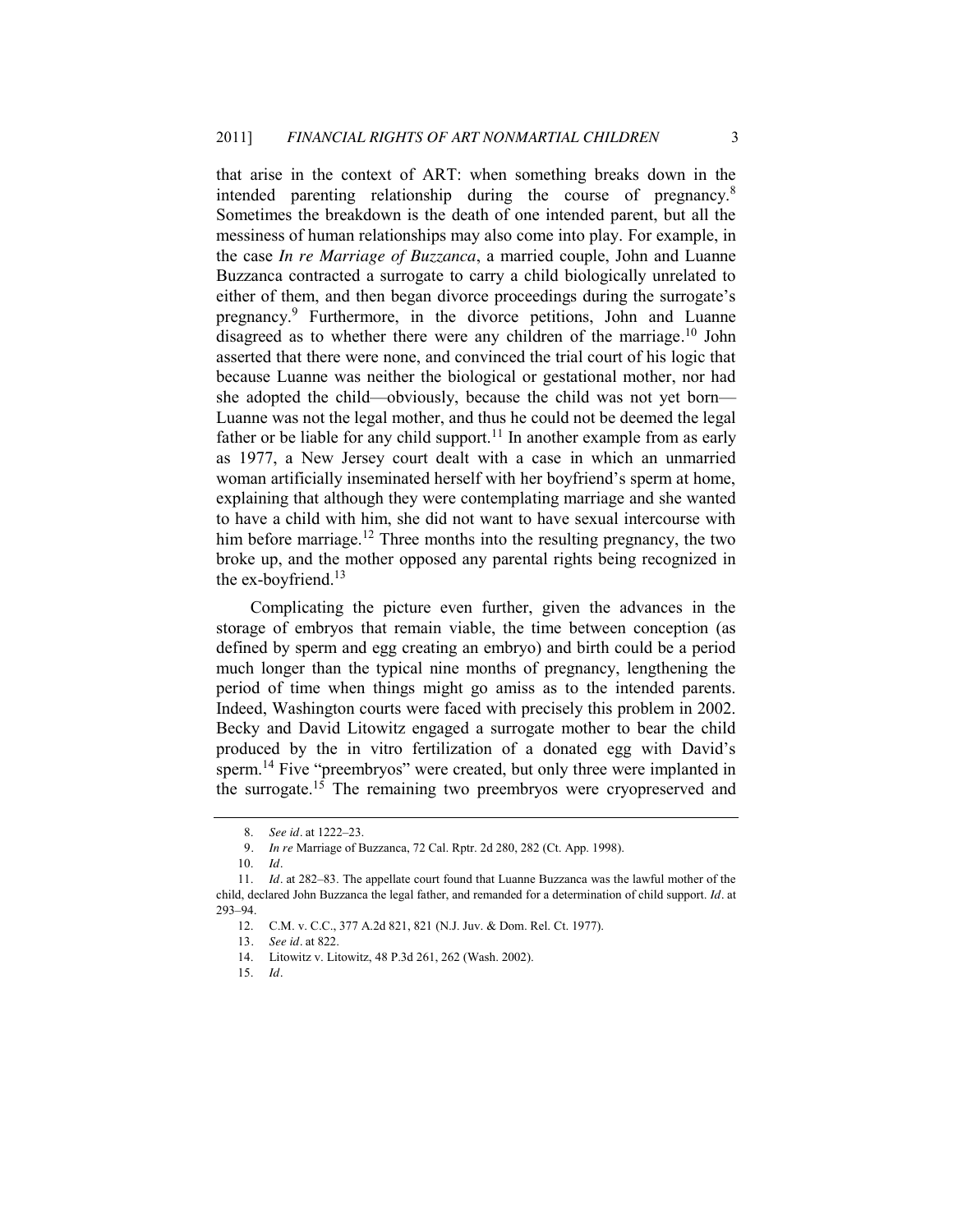stored.<sup>16</sup> Not only did the Litowitzes separate before the child was born, but the two also disagreed as to what to do with the remaining preembryos: Becky wished to implant them in a surrogate mother and bring them to term to be brought up by her, whereas David sought to put any resulting children up for adoption.<sup>17</sup>

<span id="page-3-0"></span>Joslin correctly points out that solutions such as expanding equitable parenting theories or liberalizing adoption laws may grant greater protection of the financial interest of some children, but these rights may only be secured after the child's birth.<sup>18</sup> Similarly, broadening marriage laws will also expand the ranks of children whose parent-based financial interests will be protected, but the children of unmarried parents will remain unprotected.<sup>19</sup> Joslin's solution is to "give legal effect to a *joint* procreative endeavor" by holding people responsible under the law for an intent to parent at the time of conception.<sup>20</sup> This makes a great deal of conceptual sense: whether the intended parents are involved in the biological conception of a child or not, in the reasoning of John Lawrence Hill, such parents are the "first cause" of procreation, without whom no child would have resulted. $2<sup>1</sup>$ 

<span id="page-3-1"></span>There are thus two points of decision at which parental rights may accrue. First, under Joslin's rubric, parental rights in the context of ART accrue by definition at a specific moment when one or two people decide to have a child.<sup>22</sup> Because such procreation must be sought out in a medical setting, there is no uncertainty as to the procreative intention of the participants (as is the case when sexual intercourse results in pregnancy).<sup>23</sup> Second, after a child's birth, a nonparent may decide, with the consent of the legal parent, to take on a parenting role. This may happen in one of several ways. A nonparent might formally adopt the child, or in some

23*. See* Marjorie Maguire Shultz, *Reproductive Technology and Intent-Based Parenthood: An Opportunity for Gender Neutrality*, 1990 WIS. L. REV. 297, 308–09.

<sup>16.</sup> *Id.* at 262–63.

<sup>17</sup>*. See id.* at 264. The Washington Supreme Court ultimately determined that the question was moot because under the terms of the storage contract signed with the clinic the remaining preembryos had already been thawed out and not allowed to undergo further development. *Id.* at 271.

<sup>18.</sup> Joslin, *supra* not[e 1,](#page-0-0) at 1217–21.

<sup>19.</sup> *Id.* at 1219–20.

<sup>20.</sup> *Id.* at 1222–25.

<sup>21.</sup> John Lawrence Hill, *What Does It Mean to Be a "Parent"? The Claims of Biology as the Basis for Parental Rights*, 66 N.Y.U. L. REV. 353, 415 (1991). *See also* Nancy D. Polikoff, *This Child Does Have Two Mothers: Redefining Parenthood to Meet the Needs of Children in Lesbian-Mother and Other Nontraditional Families*, 78 GEO. L.J. 459, 493 (1990) (discussing cases standing for the equitable estoppel proposition that "courts will enforce the parental obligation of support if the child would not have entered the family but for the actions of the 'nonparent'").

<sup>22.</sup> Joslin, *supra* note [1,](#page-0-0) at 1223.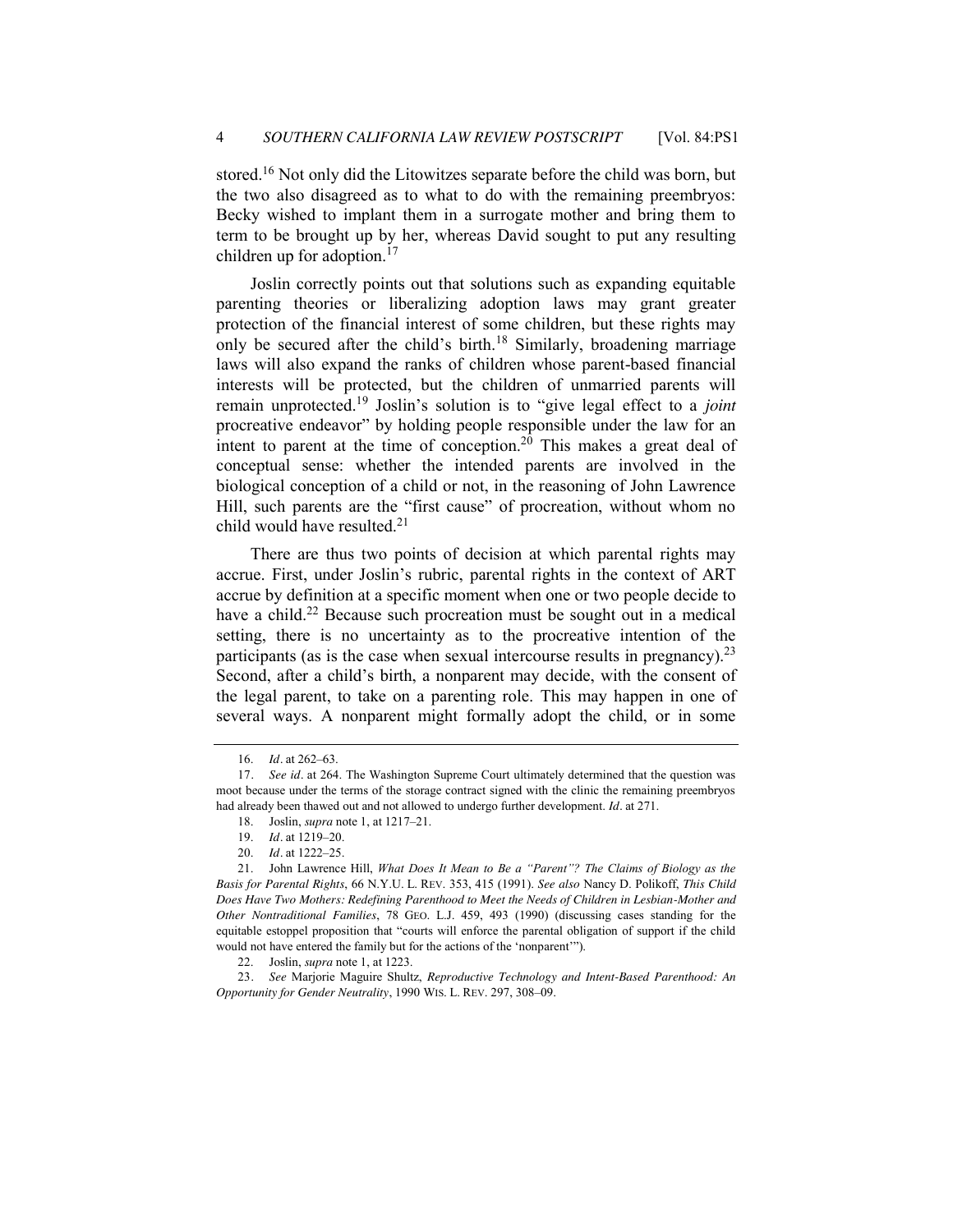jurisdictions take sufficient action that a court would enforce an "equitable" adoption.<sup>224</sup> A nonparent might marry the parent, and choose to take on formal step-parenting roles. Or a nonparent might, with the consent of the parent, perform the role of parent to the extent that courts would recognize de facto or psychological parenthood in the best interest of the child.<sup>25</sup>

I query, however, what might happen—and under Joslin's rubric, what the law should allow to happen<sup>26</sup>—in the period between conception and birth. First, what if a legal parent seeks to abandon the relationship during that time? Although Joslin does not discuss the point explicitly, deeming any individual who consents to a woman's insemination with the intent to be a parent to be a legal parent of the resulting child means that the individual would have the attendant legal responsibilities toward that child, even if before birth the individual no longer intended to parent the child. Joslin does identify as a failing of de facto parent doctrines that it is unclear that such de facto parents have all the financial responsibilities of parenting, such as child support obligations,  $27$  so I believe her proposal is clear that such financial obligations accrue with the status of legal parentage.

But at what point, specifically, does this status accrue? Joslin's specific definition of her consent  $=$  legal parent rule applies to any individual "who consents to a woman's insemination with the intent to be a parent."<sup>28</sup> The word "insemination" implies a specific form of ART: donor sperm inserted into a woman's uterus for the purpose of conception. Artificial insemination—that is, insemination through medical means rather than sexual intercourse—has been recognized by courts as a categorically different form of ART than other methods, such as in vitro fertilization, in which embryos are created outside of the uterus and later implanted.<sup>29</sup> For

<sup>24.</sup> Joslin, *supra* note [1,](#page-0-0) at 1211–12.

<sup>25.</sup> *Id.* at 1199–1200.

<sup>26.</sup> I note that my analysis operates within Joslin's framework, rather than expressing a standalone normative preference. Given the short length of this response, I have chosen not to try to address larger potential criticisms of a binding "intent to parent," but instead seek to probe potential gray areas within Joslin's engaging argument.

<sup>27.</sup> *Id.* at 1207–09.

<sup>28.</sup> *Id.* at 1223.

<sup>29</sup>*. See, e.g.*, *In re* Parentage of J.M.K., 119 P.3d 840, 848–49 (Wash. 2005) (dealing with the issue of whether to apply an artificial insemination statute that removes the legal responsibilities of sperm donors to the father of a child conceived through in vitro fertilization); Culliton v. Beth Israel Deaconess Med. Ctr., 756 N.E.2d 1133, 1140 n.10 (Mass. 2001) (noting an amicus brief's definition of "assisted reproductive technology" as in vitro fertilization, specifically excluding "procedures in which only sperm are handled, e.g., artificial insemination"); V.C. v. M.J.B., 725 A.2d 13, 31 (N.J. Super. Ct. App. Div. 1999) (referring to "artificial insemination (including known, unknown, and combined sperm donors), *in vitro* fertilization (including egg donation), and other means of reproduction").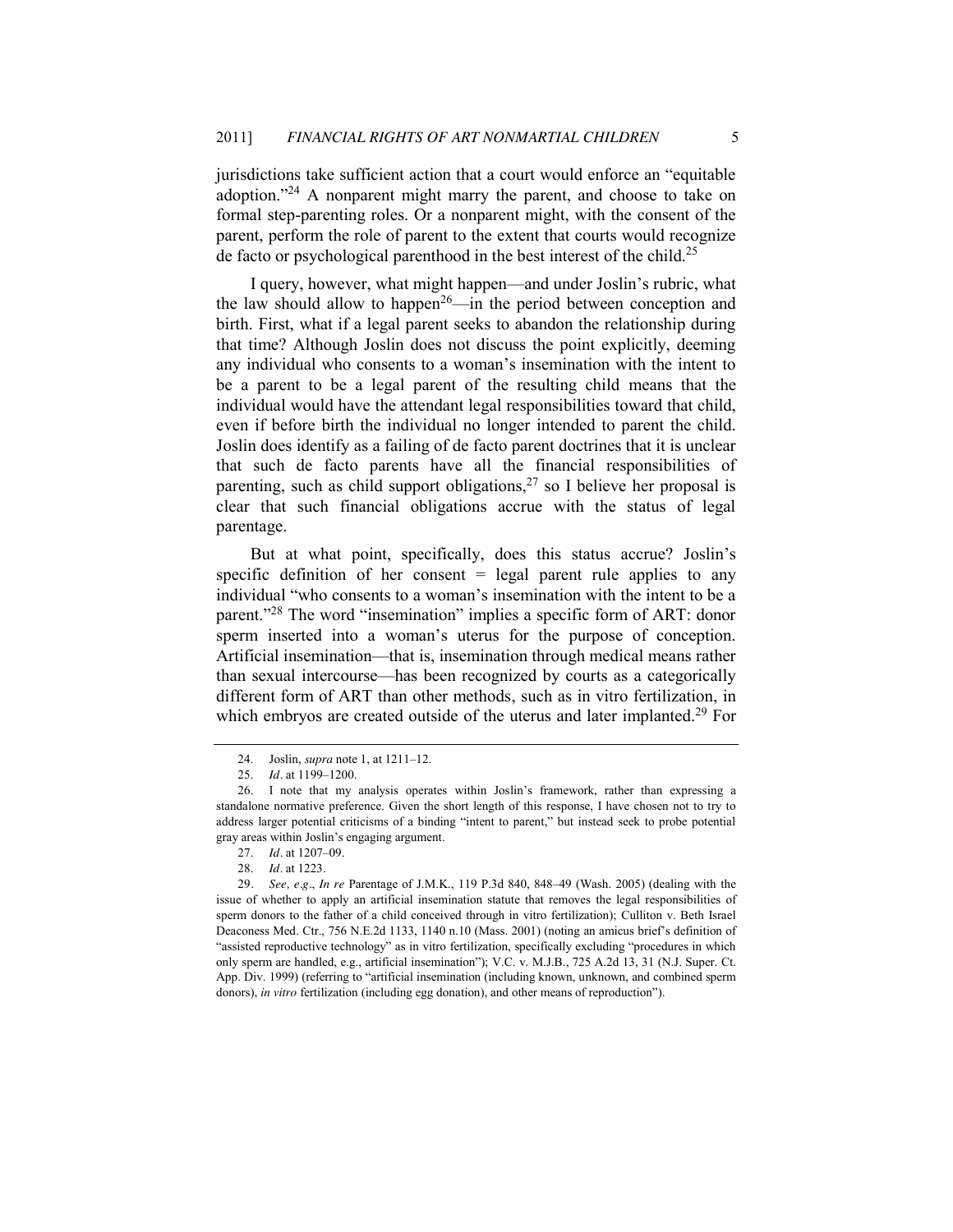this reason, Joslin footnotes her definition to specify that it is not limited to artificial insemination, and instead would apply to "all nonsurrogacy forms of assisted reproduction." $30$ 

With this broader definition, it is unclear at what exact point parentage accrues. I see two possibilities: first, when sperm fertilizes egg (or at some later point in a preembryo's development); and second, when embryo (or, to be precise, blastocyst) implants in a woman's uterus. Most of the time, this will be a distinction without a difference. But, as we saw in the case of the Litowitzes above, occasionally a legal parent might attempt to retract his or her intention to parent in between fertilization and implantation.<sup>31</sup> I suspect that Joslin would answer that once given, intent to parent cannot be retracted, as it is a "profound decision . . . that should bring with it appropriately profound consequences.<sup>32</sup> With a goal of ensuring that "*all children* are provided with adequate financial protections by and through the people who intentionally brought them into the world," perhaps a bit of overinclusion is preferable to leaving children born years after fertilization with less financial protection.<sup>33</sup>

A harder question, however, is what happens if another person wants to become a parent after conception, but before birth?<sup>34</sup> A variant on such facts has presented itself before courts at least once, in New Jersey. A lesbian couple, V.C. and M.J.B., began dating on July 4, 1993.<sup>35</sup> Unknown to V.C. at the time, M.J.B. had privately and independently planned to use artificial insemination to become pregnant for years before the two met, and began the process of artificial insemination only five days after the two began dating.<sup>36</sup> V.C. only became aware of M.J.B.'s efforts in September of that year.37 As it turned out, M.J.B. did not successfully become pregnant until February 1994, by which point V.C. had presented at least some outward signs of consenting to the pregnancy and intending to parent any resulting children, as she had moved into M.J.B.'s home and attended at least two appointments with the fertility specialist.<sup>38</sup> Joslin's rule still might not have answered the eventual disagreement about whether V.C.

34. *See, e.g.*, THE BACK-UP PLAN (CBS Films & Escape Artists 2010) (involving the story of a woman who, after being artificially inseminated but before giving birth, meets her future husband).

<sup>30.</sup> Joslin, *supra* not[e 1,](#page-0-0) at 1222 n.228.

<sup>31.</sup> *See supra* text accompanying notes [14](#page-2-0)–[17.](#page-3-0)

<sup>32</sup>*.* Joslin, *supra* note [1,](#page-0-0) at 1222.

<sup>33</sup>*. Id.* at 1182.

<sup>35.</sup> V.C. v. M.J.B., 748 A.2d 539, 542 (N.J. 2000).

<sup>36.</sup> *Id.*

<sup>37</sup>*. Id.*

<sup>38.</sup> *Id.*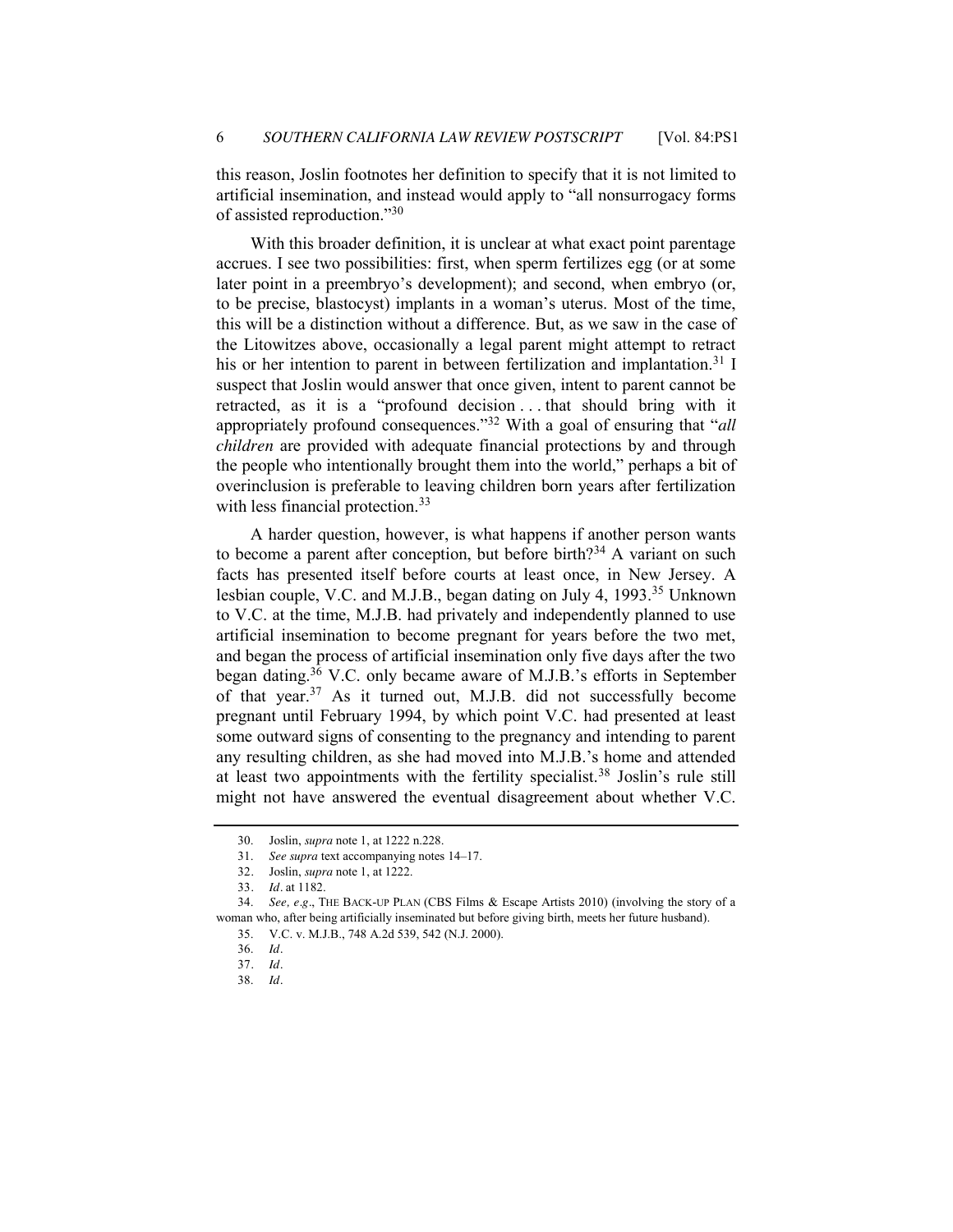had any parental rights, however, because after the two women ended their relationship M.J.B. argued that she did not consider V.C. to be a coparent.<sup>39</sup> M.J.B.'s argument in response to Joslin, therefore, would be that she had not consented to V.C. being a parent to the resulting child.<sup>40</sup>

Imagine, however, that M.J.B. became pregnant at her first appointment with the fertility specialist. The appointment took place five days after she began dating V.C., and at the time V.C. was not aware of the appointment.41 It is unquestionable that V.C. would not have met Joslin's consent = legal parent test. Does this further Joslin's equitable concern for a child left less financially protected than he or she might otherwise be, particularly in comparison to legal protections afforded the child of married heterosexual parents?

I do not believe it does. Furthermore, the history of parentage rights has not always focused on conception as the point at which parentage accrues. In the case of unmarried heterosexual parents, the biology of conception vests parental rights and obligations in both mother and father. But couples need not always both be the biological parent of a child in order for parental rights to vest. Rather, fatherhood has been presumed derivatively based on a man's relationship to a child's biological mother.<sup>42</sup> At the common law, the child of a married woman was deemed to be the child of her husband, although occasionally the husband was not physically present at conception.<sup>43</sup>

Such presumptions have famously continued into the modern era, and are probably best known because of the Supreme Court's decision in *Michael H. v. Gerald D.*, which held that a California law establishing a conclusive presumption that a child born to a married woman living with her husband is a child of the marriage did not violate the rights either of the putative biological father or of the child.<sup>44</sup> Four years earlier, a Louisiana court was faced with a similar claim, with the added wrinkle that the husband had married the mother knowing she was already pregnant with another man's baby.<sup>45</sup> The court allowed the putative biological father to petition for paternity and visitation rights, but explicitly recognized a

<sup>39.</sup> *Id.* at 546.

<sup>40.</sup> *Cf.* Joslin, *supra* not[e 1,](#page-0-0) at 1225 ("The law should provide that an individual who consents to alternative insemination by a woman with the intent to be a parent of the resulting child *and with the consent of the woman* is a parent of the resulting child.").

<sup>41.</sup> *V.C.*, 748 A.2d at 542.

<sup>42.</sup> *See* Polikoff, *supra* not[e 21,](#page-3-1) at 481–82.

<sup>43.</sup> Hill, *supra* not[e 21,](#page-3-1) at 372–73.

<sup>44.</sup> Michael H. v. Gerald D., 491 U.S. 110, 113, 131–32 (1989).

<sup>45</sup>*.* Finnerty v. Boyett, 469 So. 2d 287, 289 (La. Ct. App. 1985).